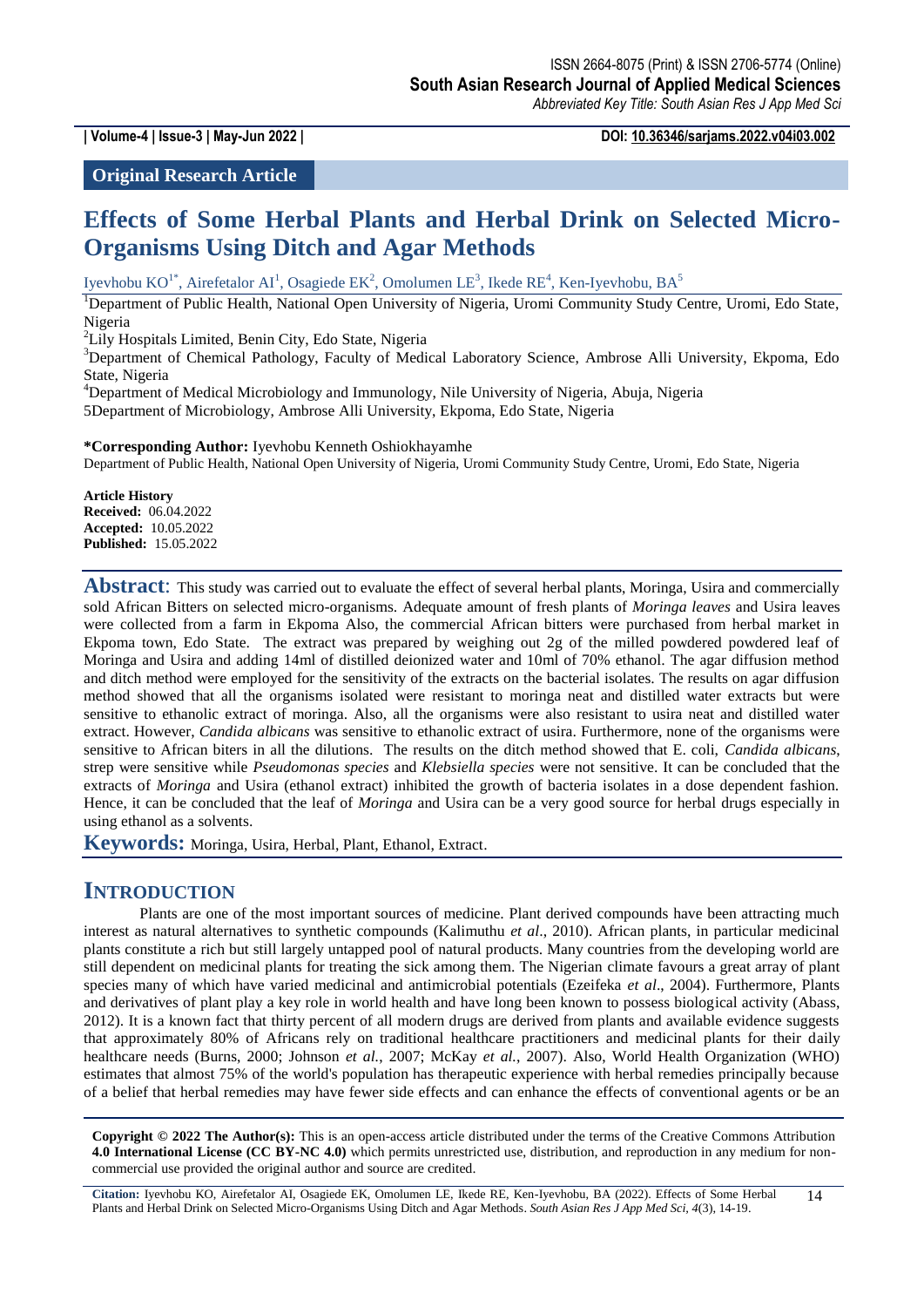alternative treatment (Liu *et al.*, 2007; Desai *et al.*, 2009). The Nigerian antibiotics of interest include; Alligator pepper, *Moringa oleifera*, *Phyllantus amarus*, Bitter kola and Garlic.

*Moringa oleifera* is a perennial softwood tree with timber of low quality, but which for centuries has been advocated for nutritional, medicinal and industrial uses. Powder from seed kernels of *Moringa* works as a natural coagulant and is used in the rural areas to clarify very turbid water (Gassenschmidt *et al*., 1995). Immature seeds of *M. oleifera* are used in recipes, the leaves are extensively used as vegetable in many parts of the world and the roots can be made into a condiment similar to horseradish (Prajapati *et al*., 2003). The therapeutic effects of *M. oleifera* include: antibiotic (Fahey *et al*., 2002; Haristoy *et al.,* 2005), anticancer (Guevara *et al.,* 1999; Bharali *et al.,* 2003), antiulcerogenic effects (Akhtar and Ahmad, 1995), analgesic (Rao and Ojha, 2003), antiurolithiatic and larvicidal activities (Bennett *et al.*, 2003).

Herbal bitters are usually poly-herbal liquid preparations which contain bitter herbs. There are other dosage forms, like capsules, tablets and tinctures which have been labeled by their manufacturers as bitters. They are commonly used as carminatives, aperitifs and to improve digestion. In Nigeria today, there is a preponderance of these products claiming to meet majority of the health need of the populace.

Usira (*Vetiveriazizanioides*) belongs to family Graminae/ Poaceae. It is one of the best refrigerant herbs that cools and calms the entire body and mind, with its influence spreading throughout the circulatory, digestive, reparatory, and urinary and nervous systems. It enjoys an important place among medicinal herbs in India since ancient times (Herbal cure India, 2015).

The development and wide spread of resistance of microorganisms to existing antibiotics calls for increased efforts in the development of new antibiotics for treatment of microbial infections and diseases. Although, there is a wide range of antibiotics for the treatment of these infections and diseases, the development of resistance to chemotherapeutic agents are increasingly becoming a serious and global problem. Globally, the last two decades has witnessed an unprecedented increase of drug resistance by pathogenic microorganisms as well as the appearance of undesirable side effects of certain antibiotics. Other limitations of modern chemotherapeutic drugs are their high cost and non-availability, especially in rural areas. As a consequence, it is necessary to search new organic molecules with antimicrobial activity, which in addition could be potential sources for starting materials for the semi-synthesis of new drugs (Akaochere *et al.*, 2002).

Medicinal plants serve as the major source of medicines for treatment of various ailments in the primary health care for majority of the rural populace in Nigeria as in other parts of Africa (Iwu, 1993). These medicinal plants employed in traditional medicine represent potential sources of cheap and effective standardized herbal medicines (phytomedicine) and leads in the discovery of novel molecules for the development of new chemotherapeutic agents (Farnsworth and Morris, 1976; Sofowora, 1993).

### **MATERIALS AND METHODS**

Adequate amount of fresh plants of *Moringa leaves* and Usira leaves were collected from a farm in Ekpoma, Esan West Local Government Area, Edo State between the hours of 7-9am. It was authenticated at the herbarium in the Department of Botany Ambrose Alli University, Ekpoma, Edo State. Also, the commercial African bitters were purchased from a herbal market in Ekpoma town, Edo State. Collection and buying of the materials tool place in the Month of August. The plants were preserved in a cool and dry place before use.

Fresh leaves of Moringa leaves and usira were properly washed using tap water and rinsed in distilled water. The leaves were dried in an oven at  $60^{\circ}$ C to stop enzyme activity. They were dried to a constant weight and milled to a fine powder with the aid of a binatone blender. Two solvents were used for the preparation of the extract. The two solvents were distilled deionized water and 70% ethanol. The extract was prepared by weighing out 2g of the milled powdered powdered leaf of Moringa and Usira and adding 14ml of distilled deionized water. Also 2g of Moringa and Usira leaves added to 10ml of 70% ethanol.

The different test organisms were isolated from urine, throat swabs and nasal swab sample from the Irrua Specialist Teaching Hospital (ISTH), Irrua, Edo State. These test organisms include; *Streptococcus species, Escherichia coli, Candida albicans, Klebsiella* species, and Pseudomonas species.

#### **Sensitivity of the Plant Extracts**

This was carried out using agar diffusion method and ditch method.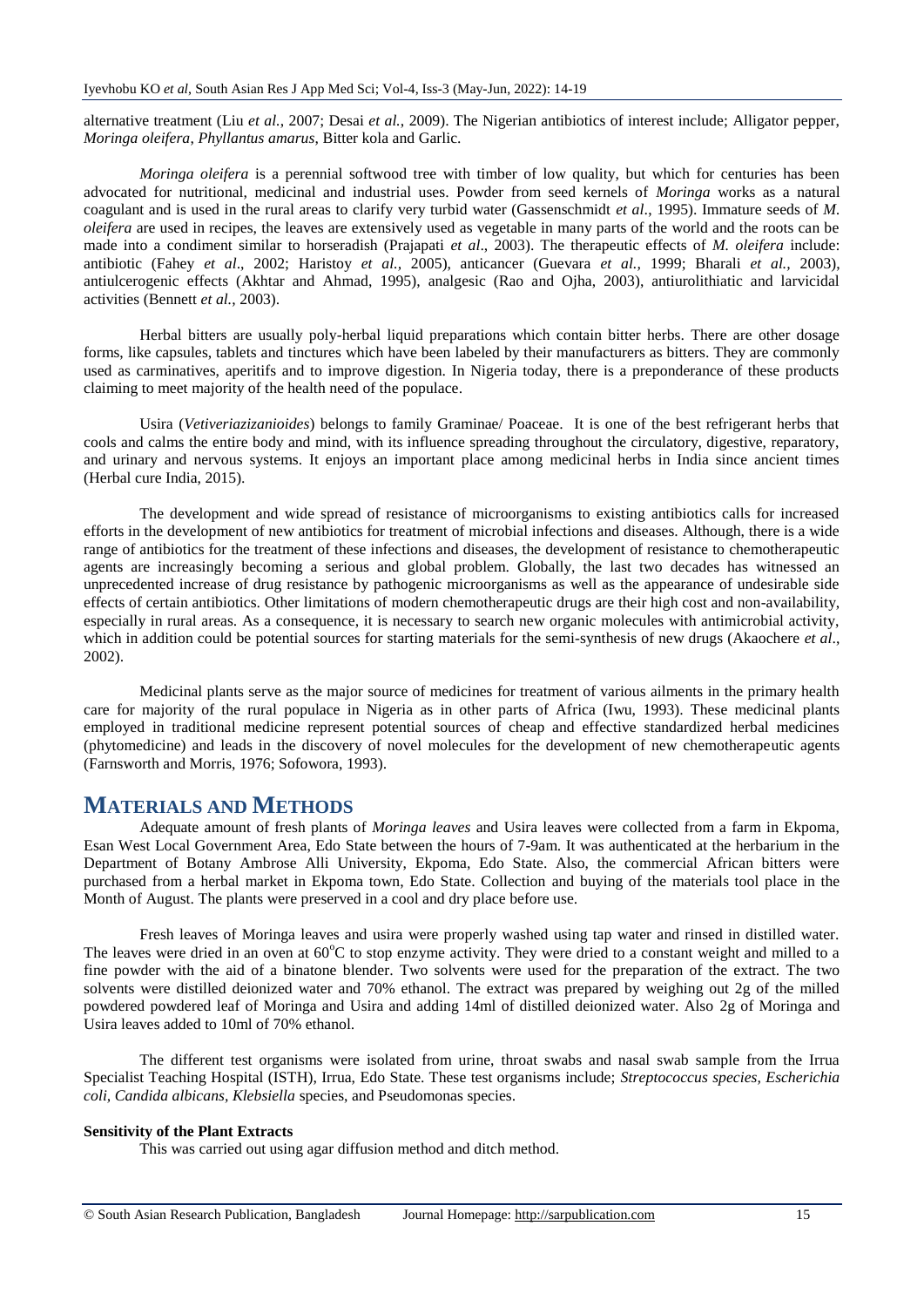# **RESULTS**

The results of this study are presented in tables 4.1 and 4.2. The results on agar diffusion method (Table 4.1) showed that the all the organisms isolated were resistant to moringa neat and distilled water extracts. All the organisms are sensitive to ethanolic extract of moringa.

Also all the organisms were also resistant to usira neat and distilled water extract. However, *Candida albicans* is sensitive to ethanolic extract of usira while others are not senstitive.

Furthermore, none of the organisms were sensitive to African biters in all the dilutions. Table 4.2 presents the results on ditch method. The results showed that *E. coli, Candida albicans*, strep were sensitive while *Pseudomonas species* and *Klebsiella species* are not sensitive.

| Table-4.1, Integrits for Agar Diffusion Michiog |                    |         |         |             |              |
|-------------------------------------------------|--------------------|---------|---------|-------------|--------------|
| <b>Extracts</b>                                 | <b>Pseudomonas</b> | E. coli | Candida | <b>Kleb</b> | <b>Strep</b> |
| Moringa (neat)                                  | R                  | R       | R       | R           |              |
| Moringa (ethanol)                               | S                  | S       | S       | S           |              |
| Moringa (d/water)                               | R                  | R       | R       | R           |              |
|                                                 |                    |         |         |             |              |
| Usira (neat)                                    | R                  | R       | R       | R           |              |
| Usira (ethanol)                                 | R                  | R       | S       | R           |              |
| Usira (d/water)                                 | R                  | R       | R       | R           |              |
| A bitters (neat)                                | R                  | R       | R       | R           |              |
| A bitters (dil1)                                | R                  | R       | R       | R           |              |
| A bitters (dil 2)                               | R                  | R       | R       | R           |              |
| A bitters (dil 3)                               | R                  | R       | R       | R           |              |
| A bitters (dil 4)                               | R                  | R       | R       | R           |              |

#### **Table-4.1: Results for Agar Diffusion Method**

#### **Key**  $R=$  resistant S=sensitive

A.bitter= African Bitters; dil; dilution; d/water – distilled water

| Micro-organisms       | <b>Reaction</b> |  |  |
|-----------------------|-----------------|--|--|
| Escherichia coli      | Sensitive       |  |  |
| Pseudomonas species   | Resistant       |  |  |
| Candida albicans      | Sensitive       |  |  |
| Streptococcus species | Sensitive       |  |  |
| Klebsiella species    | Resistant       |  |  |
| Control organism 1    | Resistant       |  |  |
| Control organism 2    | Sensitive       |  |  |

# **Table-4.2: Results for Ditch Method**

# **DISCUSSION**

Medicinal plants remain feasible source of new compound for the drug development process. Medicinal plants are becoming a very useful economic resource both in agriculture, phytomedicine development and development of new lead compounds (Saetae and Suntornsuk, 2010; Mkoma and Mabiki, 2012). Many plants or plant parts have been studied for their antimicrobial activity (Ahmad *et al.*, 1998; Faria *et al*., 2006). In the present investigation extract of the leaves of *Moringa,* Usira and African bitters was screened for its antimicrobial activity.

The present study was conducted to obtain the antibacterial activity of *Moringa oleifera, Usira* and *African bitters*. The results showed that ethanolic extract of moringa was sensitive to *Pseudomonas species*, *E. coli*, *Candida* and *Klebsiella* species. This is in line with the study of Mashiar *et al*., (2009) and Kalpana *et al*., (2013). The disc diffusion method was applied to be used in this study. The ethanolic extract has greater antibacterial activity than the neat and distilled water extract. This result is interesting because in the traditional method of treating a bacterial infection, decoction of the plant parts or boiling the plant in water is employed whereas, according to present study, preparing an extract with an organic solvent was shown to provide a better antibacterial activity, in accordance with the results obtained by Nair *et al*., (2005). In a recent study, aqueous extracts of *Moringa oleifera* was found to be inhibitory against many pathogenic bacteria, including *Staphylococcus aureus, Bacillus subtilis*, *Escherichia coli,* and *Pseudomonas aeruginosa* in dose dependent manner (Saadabi and Abu, 2011). *Moringa oleifera* extracts was also found to be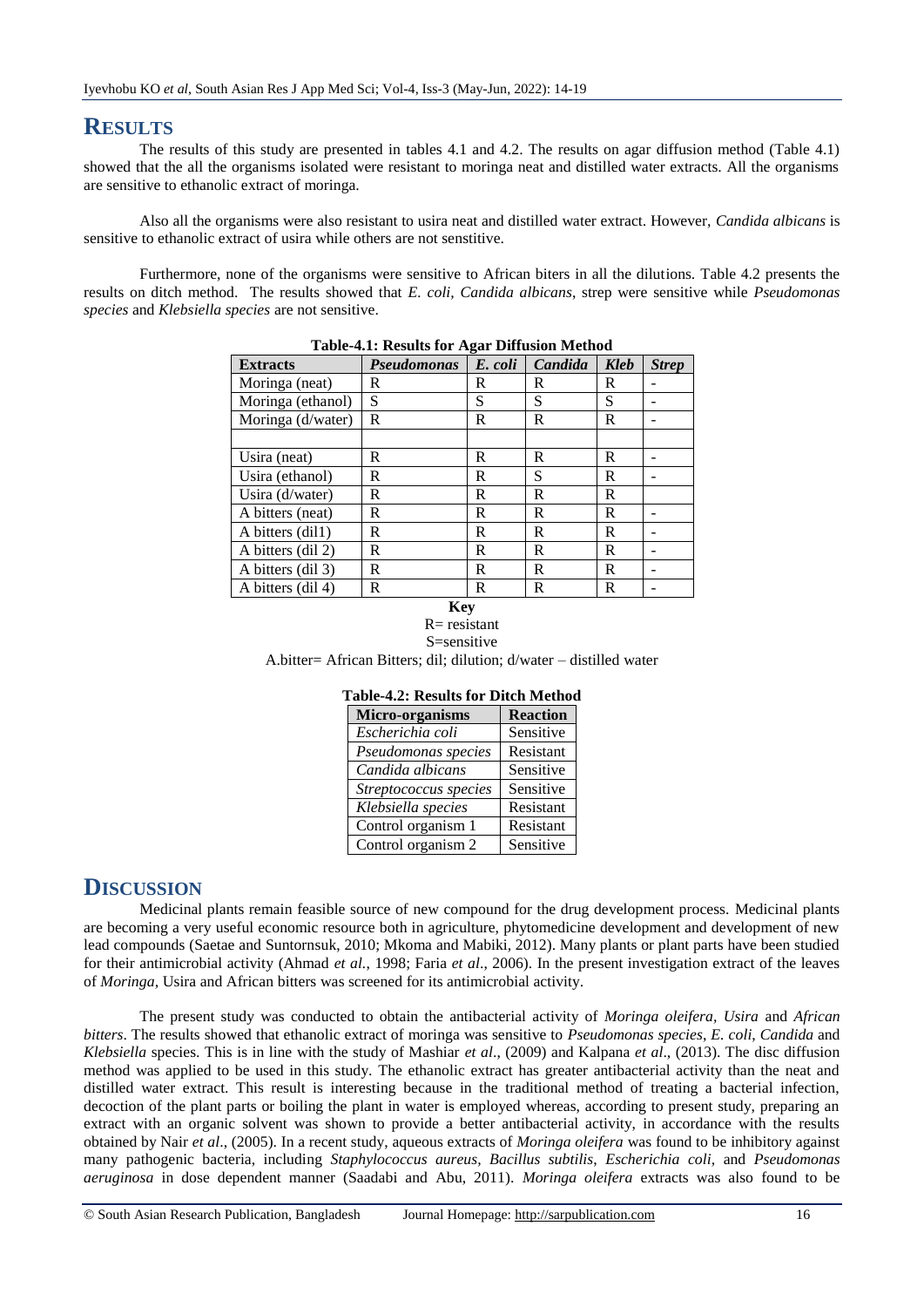inhibitory against *Mycobacterium phlei* and *Bacillius subtilis* (Eilert *et al.,* 1981). Aside from antibacterial activity of *Moringa oleifera*, it also possesses anti-fungal activity (Chuang *et al.,* 2007). Contrary to resistance against *P. aeruginosa* and Candida albicans for *Moringa oleifera* in other studies, one study using ethanolic extract of leaves, seeds and flowers showed the antimicrobial activity against *E. coli, K. pneumoniae*, *Enterobacter* species, *Proteus mirabilis*, *P. aeruginosa*, *Salmonella typhi* A, *S. aureus*, *Streptococcus* and *Candida albicans* (Nepolean *et al.,* 2009).

Gram-negative bacteria have been found to be less susceptible to plant extracts in earlier studies done by other researchers (Kuhnt *et al*., 1994; Afolayan and Meyer, 1995). These consequences suggest that *M. oleifera* leaves used contain bio-components whose antibacterial potentials are highly comparable with that of the antibiotics against all Gram-negative and Gram-positive bacteria tested. The activity of the plant against both Gram negative bacteria may be indicative of the presence of broad-spectrum antibiotic compounds in the plant (Siddhuraju and Becker, 2003; Vaghasiya and Chanda, 2007).

The results of this study showed that ethanolic extract of usira leaves were sensitive to candida species. This is in line with the study of Devprakash *et al*., (2011) who reported that ethanolic extract of usira leaves were sensitive to *Escherichia coli*, *Staphylococcus aureus*, *Bacilus subtilis* and *Pseudomonas aureginosa.* However, the differences between the sensitivity of this study and that of Devprakash *et al*., (2011) could be due to the methods employed. Disc agar diffusion method and ditch method were employed in this study as against the cylinder-plate (or cup-plate) method and the turbid metric (or tube assay) method used in previous studies. There are two possibilities that may account for the higher antibacterial activity of ethanolic extract are the nature and quantity of active constituents (alkaloids, flavonoids, essential oil, terpenoids, tannins, etc.) and the other is the capacity of ethanol may have yielded a great number of active constituents responsible for antibacterial activity (Kannan *et al*., 2009). Ethanolic extract of *Vetiveria zizanioides* is known to posses flavonoids, alkaloids, terpenoids, saponins, tannins and phenols which either individually or combination exert antimicrobial activity (Devprakash *et al*., 2011). Some study showed that ethanolic extract of *Vetiveria zizanioides* inhibited gram negative bacteria than gram positive bacteria (Devprakash *et al*., 2011).

Furthermore, the result of this study also showed that the all the dilutions of African bitters and usira were not sensitive to the micro-organisms used in this study. This could be possibly be as a result of the method of extraction used in previous studies that reported a higher susceptibility to these organisms. There is no much information on the antibacterial activities of herbal bitters. However, according to Molla *et al*., (2010) who studied antibacterial activity in the leaves of seven bitter medicinal plants of bangladesh reported that these plants were sensitive to *Staphylococcus aureus, Bacilus subtilis, Escherichia coli, shigella species* and *Salmonella typhi*-A.

The possible reason for the non sensitivity of Herbal bitters to the micro-organisms could be attributed to the fact that it works effectively when taken orally because of metabolites in the body. Also the method of extraction and dilutions used in this study could have reduced the potency and concentration of the extracts thereby leading to low susceptibility. Similarly, Mashiar *et al*., (2009) and Kalpana *et al*., (2013) reported they used different solvents such as cold aqueous extracts, hot aqueous extracts, 95% ethanol, 90% chloroform, 80% and petroleum ether. They also reported higher zones of inhibition in their study which could be due to the increased concentration of their extracts as opposed to this study.

The results of this study also showed that the ditch method were more sensitive when compared with the disc diffusion method. However, this variation in sensitivity could be as a result of concentration differences in both methods, with the ditch method having higher concentration of the extracts. Therefore it therefore means that the sensitivity of the extracts to micro-organisms were dose (concentration dependent). Similar observation was made by Devprakash *et al*., (2011); who reported that that increase in concentration of *Vetiveria zizanioides* inhibited gram negative bacteria than gram positive bacteria.

Today, most pathogenic organisms are becoming resistant to antibiotics (Chandarana *et al*., 2005). Moringa leaves have been reported to be a good source of natural antioxidants such as ascorbic acid, avo-noids, phenolics and carotenoids (Dillard and German, 2000). To overcome this alarming problem, the discovery of novel active compounds against new targets is a matter of urgency. Thus, *M. oleifera* and other herbal plants such as Usira and African bitters could become promising natural antimicrobial agents with potential applications in pharmaceutical industry for controlling the pathogenic bacteria. However, if plant extracts are to be used for medicinal purposes, issues of safety and toxicity will always need to be considered.

From the studies and results obtained, it can be concluded that the extracts of *Moringa* and Usira (ethanol extract) inhibited the growth of bacteria isolates while. Hence, it can be concluded that the leaf of *Moringa* and Usira can be a very good source for herbal drugs especially in using ethanol as a solvents. Since the test isolates show various degree of susceptibility to the extracts, the laboratory should ensure continuous routine sensitivity test for each isolates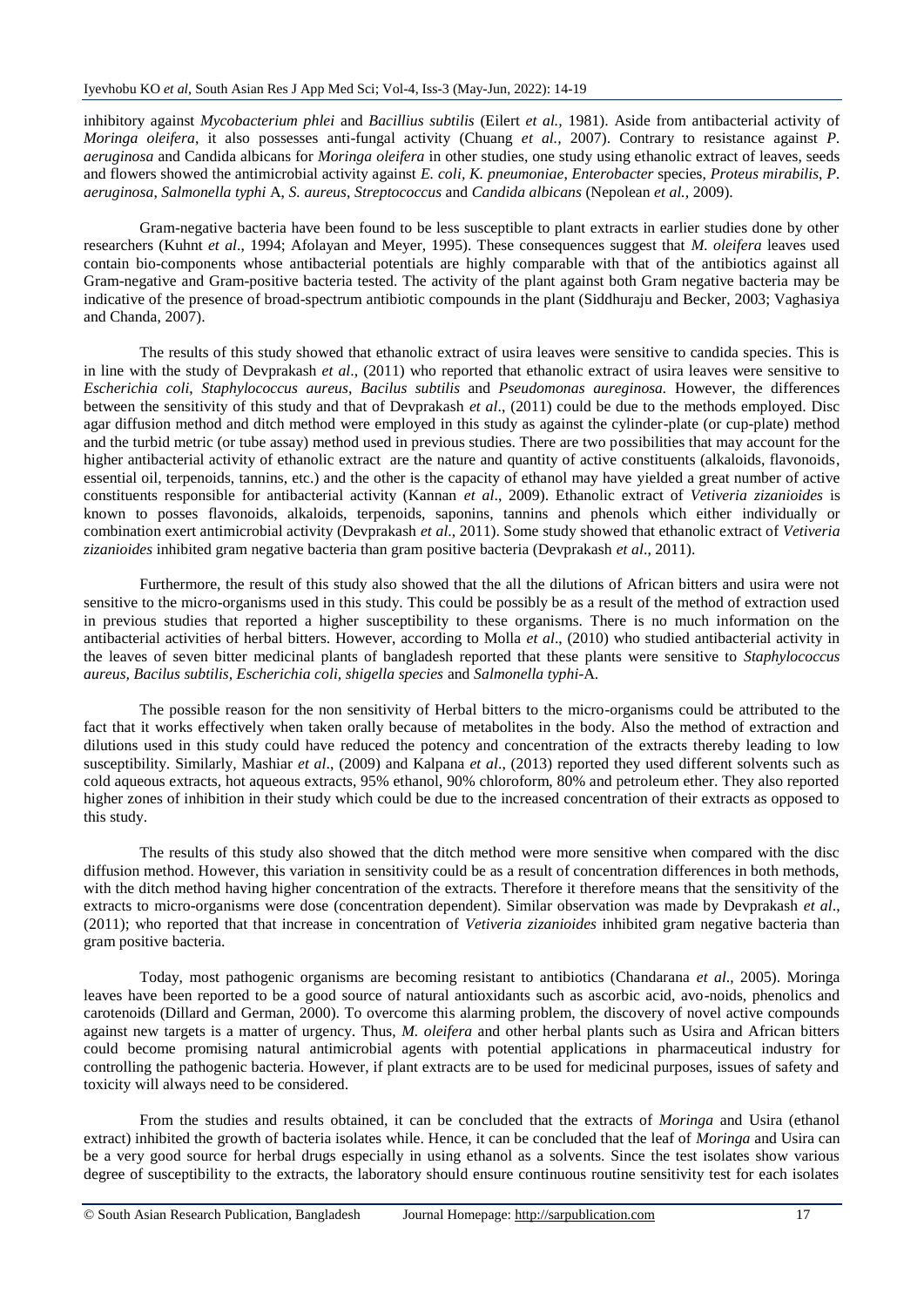and identification of these organisms to assert their antimicrobials sensitivity to *Moringa* and Usira thereby saving cost of treatment of various infections. Also, *Moringa* and Usira should not only be limited to microbiology, further work should be carried out to determine its efficacy in managing other diseases. Other methods of extraction should be employed in extracting medicinal plants active components and if purified, the activities of the extracts can be stronger than the convectional antibiotics.

#### **CONFLICT OF INTEREST**

The authors declare no conflicts of interest. The authors alone are responsible for the content and the writing of the paper.

#### **FUNDING**

This research did not receive any grant from funding agencies in the public, commercial, or not-for-profit sectors.

#### **AUTHORS' CONTRIBUTIONS**

All authors participated in the entire research process.

#### **ACKNOWLEDGEMENTS**

The authors would like to thank all the Laboratory and technical staffs of the department of Medical Laboratory Science, Ambrose Alli University Ekpoma, Edo State for their excellent assistance and St Kenny Research Consult, Ekpoma, Edo State for providing medical writing support/editorial support in accordance with Good Publication Practice (GPP3) guidelines.

### **REFERENCES**

- Abass, A. (2012). Effect of ethanolic fruit extract of *xylopia aethiopica* (dunal) a. Rich (annonaceae) *and* Xylopic acid on reproductive function in male rats. A thesis submitted in fulfillment of the requirements for the degree of doctor of philosophy in the department of pharmacology, faculty of pharmacy and pharmaceutical sciences, Kwame Nkrumah University of science & technology, kumasi. Pp1-136.
- Afolayan, A.J., & Meyer, J.J.M. (1995). Antibacterial activity of Helichrysum aureonitens. (Asteraceae). *J. Ethnopharmarcol.* 47: 109-111.
- Ahmad, I., Mahmood, Z. and Mohammad, F. (1998). Screening of some Indian medicinal plants for their antimicrobial properties. *Journal of Ethnopharmocology, 62*; 183-193.
- Bennett, R.N., Mellon, F.A., Foidl, N., Pratt, J.H., Dupont, M.S., Perkins, L., & Kroon, P.A. (2003): Profiling glucosinolates and Phenolics in Vegetative and Reproductive tissues of the multi-purpose trees *Moringa oleifera* L. (Horseradish tree) and *Moringastenppetala* L. *J. Agric. Food Chem*., 51: 3546-3553.
- Bharali, R., Tabassum, J., & Azad, M. (2003): Chemomodulatory Effect of *Moringa oleifera*, Lam, on hepatic carcinogen metabolising enzymes, antioxidant parameters skin papillomagenesis in mice. *Asia Pec*. *J. Cancer Prev.,* 4: 131-139.
- Burns, M.M. (2000). Alternative medicine: Herbal preparation. *Clin. Ped. Emerg. Med.,* 1: 186-190.
- Chandarana, H., Baluja, S., & CHANDA, S. (2005). Comparison of antibacterial activities of selected species of Zingiberaceae family and some synthetic compounds. *Turkish Journal of Biology*, *29*(2), 83-97.
- Chuang, P. H., Lee, C. W., Chou, J. Y., Murugan, M., Shieh, B. J., & Chen, H. M. (2007). Anti-fungal activity of crude extracts and essential oil of Moringa oleifera Lam. *Bioresource technology*, *98*(1), 232-236.
- Desai, N., Sharma, R., Makker, K., Sabanegh, E., & Agarwal, A. (2009). Physiologic and pathologic levels of reactive oxygen species in neat semen of infertile men. *Fertility and sterility*, *92*(5), 1626-1631.
- Dillard, C. J., & German, J. B. (2000). Phytochemicals: nutraceuticals and human health. *Journal of the Science of Food and Agriculture*, *80*(12), 1744-1756.
- Eilert, U., Wolters, B., & Nahrstedt, A. (1981). The antibiotic principle of seeds of Moringa oleifera and Moringa stenopetala. *Planta medica*, *42*(05), 55-61.
- Fahey, J.W., Haristoy, X., Dolan, P.M., Kensler, T.W., Scholtus, I., Stephenson, K.K., Talalay, P. and Lozniewski, A. (2002). Sulforaphane inhibits extracelular, intracellular, and antibiotic-resistant strains of helicobacter pylori and prevents benzo (a) pyrene induced stomach tumours. *Proc. Natl. Acad. Sci..*, 99: 7610-7615.
- Faria, M.H.G., Carvalho, T.G., Rabenhorst, S.H.B., Sidrim, J.J.C. and Moraes-Filho, M.O. (2006). Cytotoxic and antifungal properties of medicinal plants from ceará, brazil. Braz. J. Biol, *66*(4); 1133-1135.
- Gassenschmidt, U., Jany, K.D., Tauscher, B. and Niebergall, H. (1995). Isolation and characterization of a flocculating protein from *Moringa oleifera* Lam. *Biochim. Biophys. Acta*., 1243: 477-481.
- Guevara, A.P., Vargas, C., Sakurai, H., Fujiwara, Y., Hashimoto, K., Maoka, T., Kozuka, M., Ito, Y., Tokuda, H. and Nishino, H. (1999). An antitumour promoter from *Moringa oleifera* Lam. *Mutat. Res*., 440: 181-188.